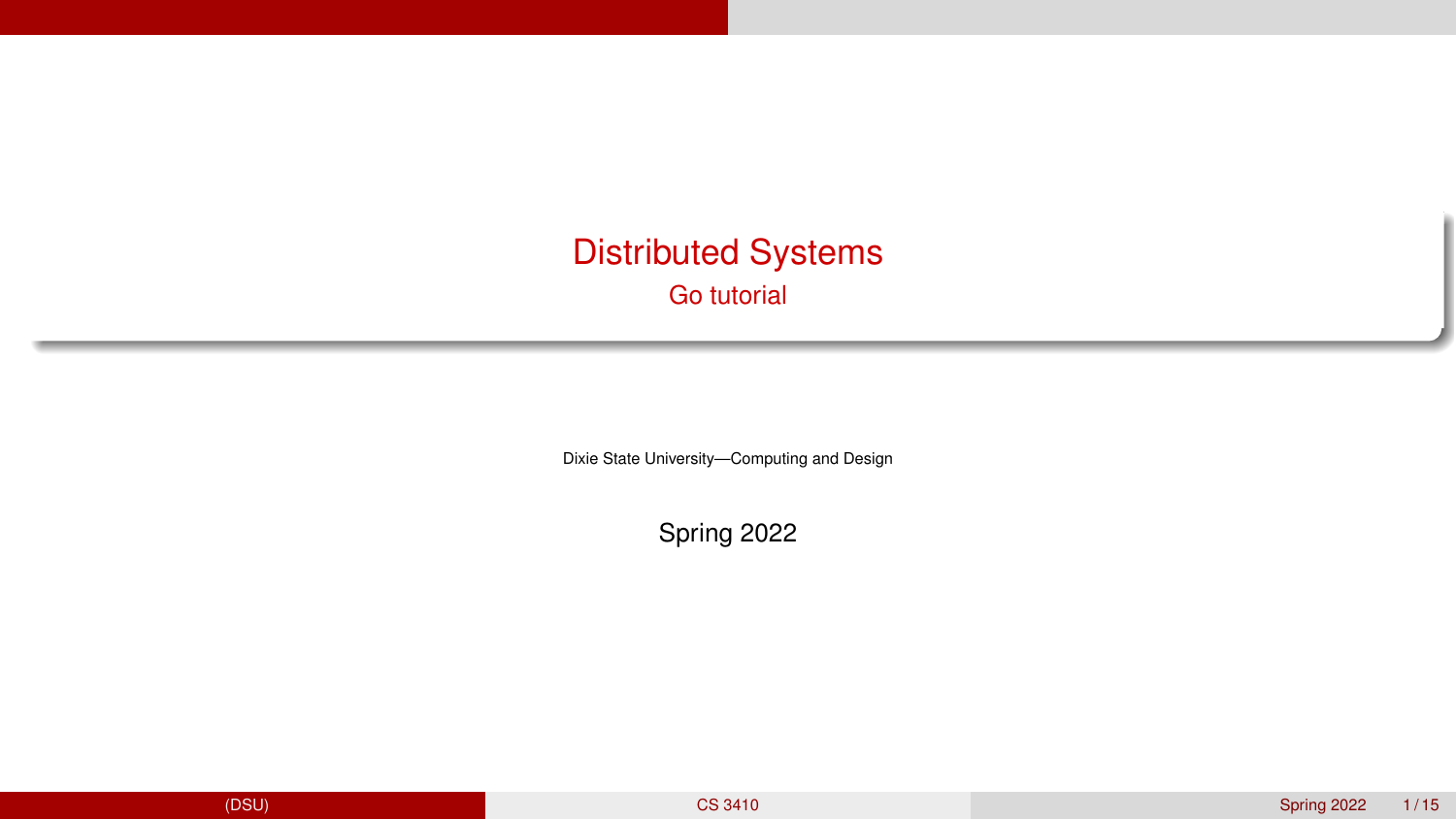#### <span id="page-1-0"></span>Finding duplicate lines

```
// Dup1 prints "count: line" for duplicated lines.
package main
import
(
    "bufio"
    "fmt"
    "os"
)
func main()
{
     counts := make(map[string]int)
    input := bufio.NewScanner(os.Stdin)
     for input.Scan()
{
         counts[input.Text()]++
    }
    // clipped: check input.Err() for errors
     for line, n := range counts
{
         \texttt{if} \; \; \texttt{n} > \texttt{1} \; \{fmt.Printf("%d\t\&s\n", n, line)}
     }
```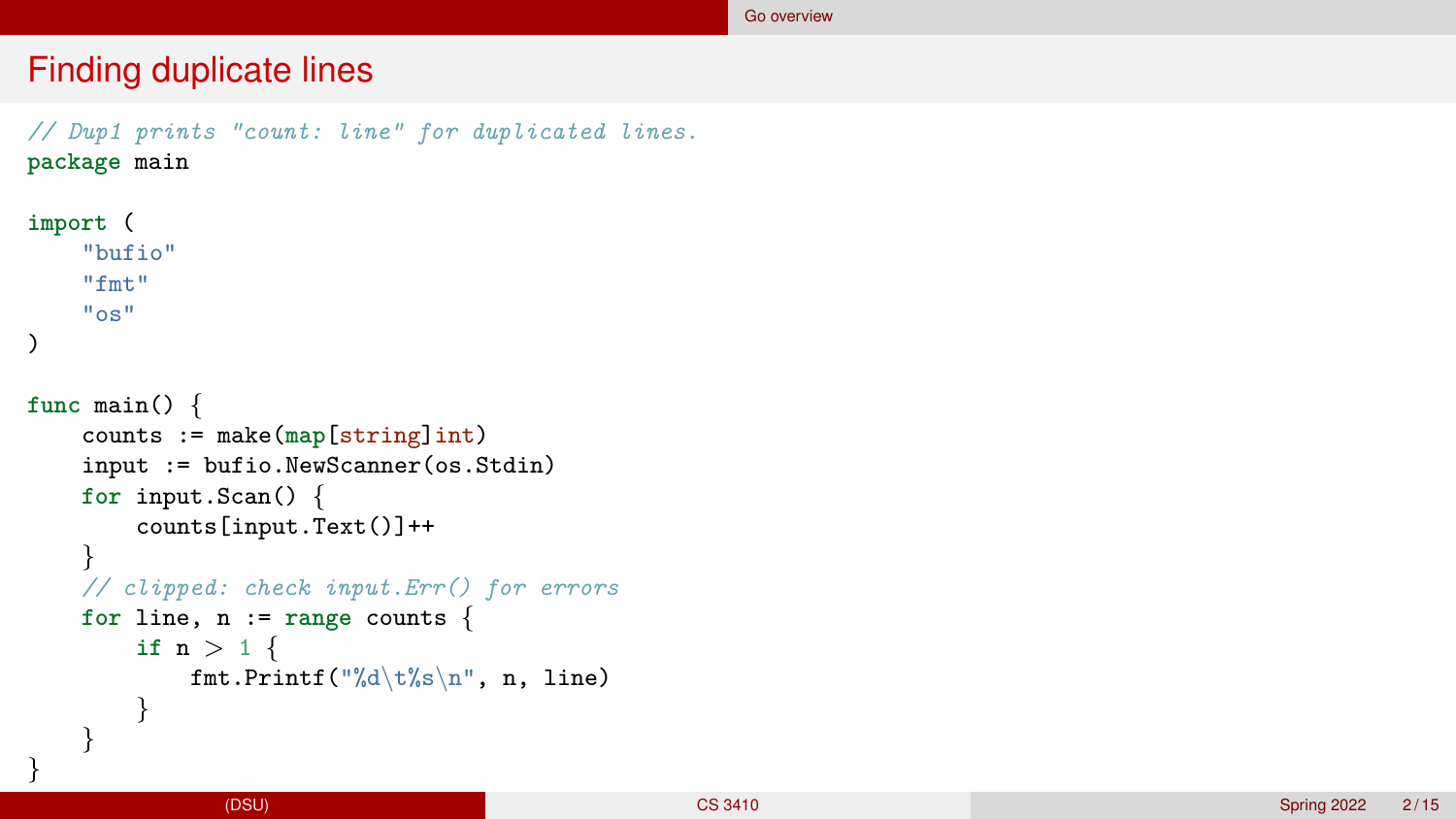# Printf

The most common printf verbs:

| %d   |  | decimal integer                                                                                                 |
|------|--|-----------------------------------------------------------------------------------------------------------------|
|      |  | %x, %o, %b integer in hexadecimal, octal, binary                                                                |
|      |  | $\frac{9}{11}$ , $\frac{9}{19}$ , $\frac{9}{10}$ floating-point number: 3.141593 3.141592653589793 3.141593e+00 |
| %t   |  | boolean: true or false                                                                                          |
| %c   |  | rune (Unicode code point)                                                                                       |
| %่ธ  |  | string                                                                                                          |
| %q   |  | quoted string "abs" or rune 'c'                                                                                 |
| %v   |  | any value in a natural format                                                                                   |
| %T   |  | type of any value                                                                                               |
| $\%$ |  | literal percent sign (no operand)                                                                               |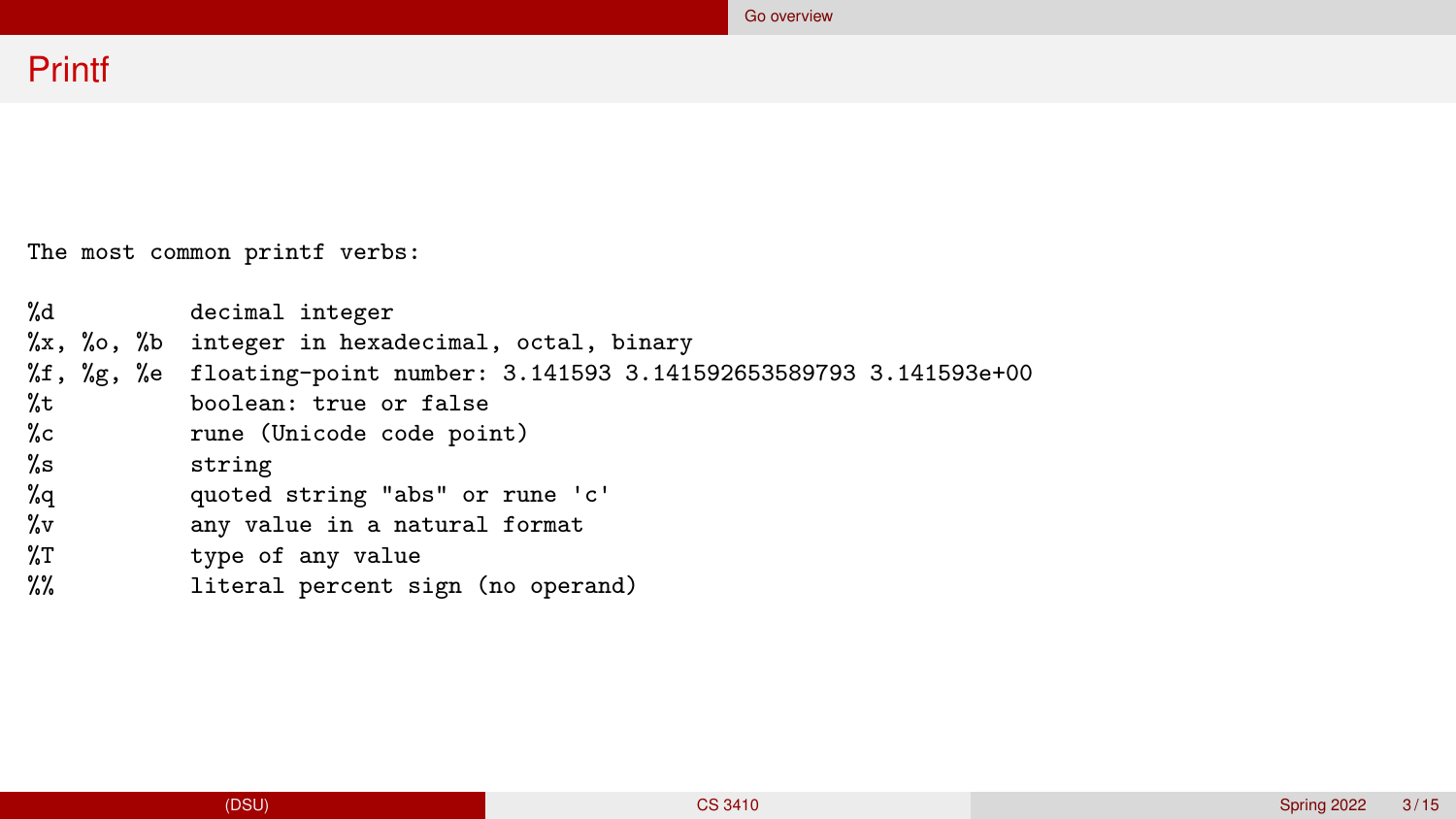#### [Go overview](#page-1-0)

## Finding duplicate lines part 2

```
func main() {
    counts := make(map[string]int)
    files := \cos \cdot \arg \left[ 1: \right]if len(files) == 0 {
        countLines(os.Stdin, counts)
    } else {
        for , arg := range files {
            f, err := os.Dpen(arg)if err != nil {
                 fmt.Fprintf(os.Stderr, "dup2: %v\n", err)
                 continue
             }
            countLines(f, counts)
            f.Close()
        }
    }
    for line, n := range counts {
        if n > 1 {
            fmt.Printf("%d\t%s\n", n, line)
        }
    }
                                                       func countLines(f *os.File, counts map[string]int) {
                                                            input := bufio.NewScanner(f)
                                                            for input.Scan() {
                                                                counts[input.Text()]++
                                                            }
                                                            // ignoring potential errors from input.Err()
                                                        }
                                                       // this version "streams" its input, processing each
                                                       // file as it reads it
```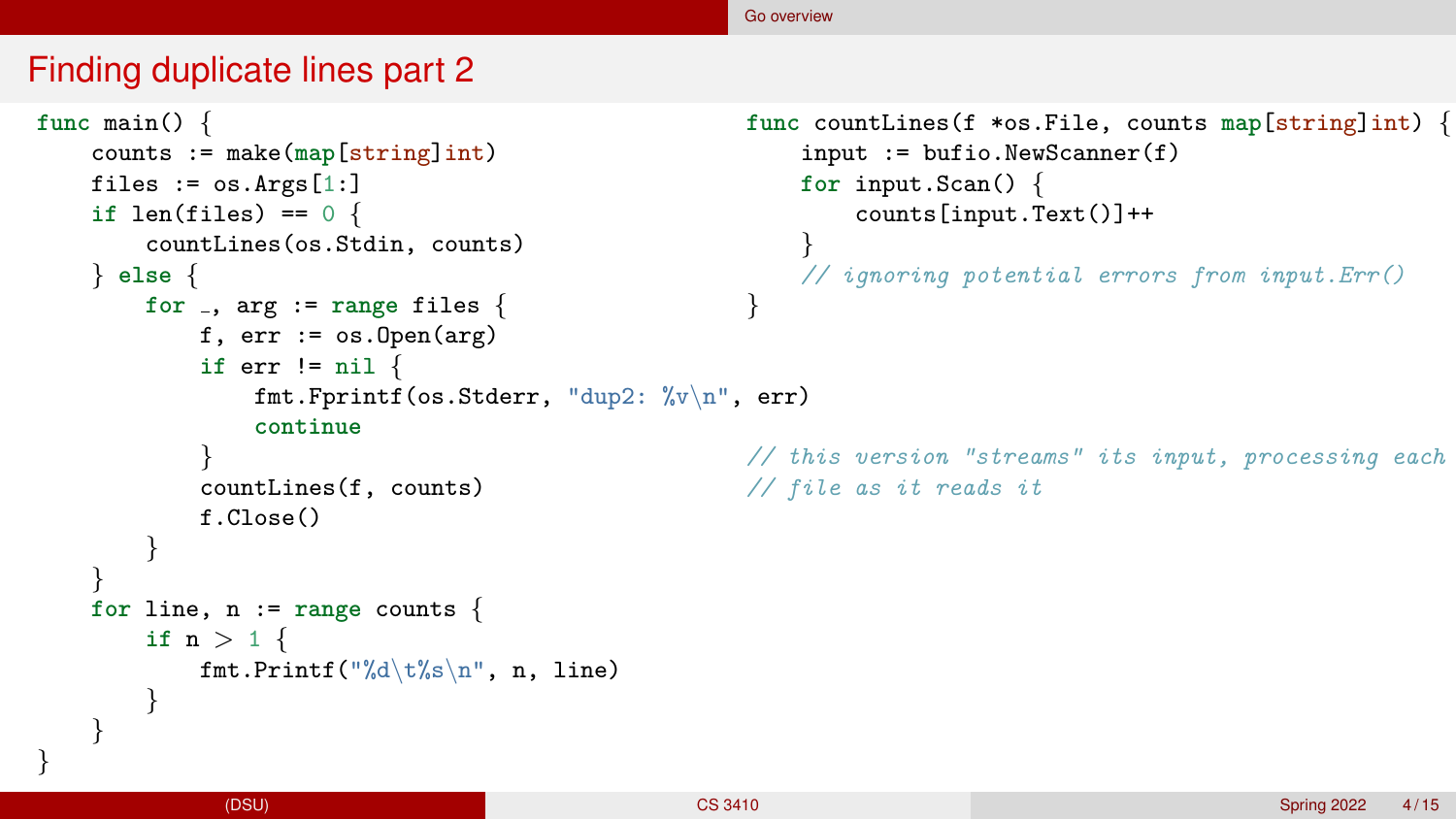#### Finding duplicate lines part 3

```
// package and imports skipped... added import "io/ioutil"
```

```
func main() {
    counts := make(map[string]int)
    for \Box, filename := range os. Args[1:] {
        data, err := ioutil.ReadFile(filename)
        if err != nil {
            fmt.Fprintf(os.Stderr, "dup3: %v\n", err)
            continue
        }
        for \Box, line := range strings. Split(string(data), "\n") {
            counts[line]++
        }
    }
    for line, n := range counts {
        if n > 1 {
            fmt.Printf("%d\t%s\n", n, line)
        }
    }
```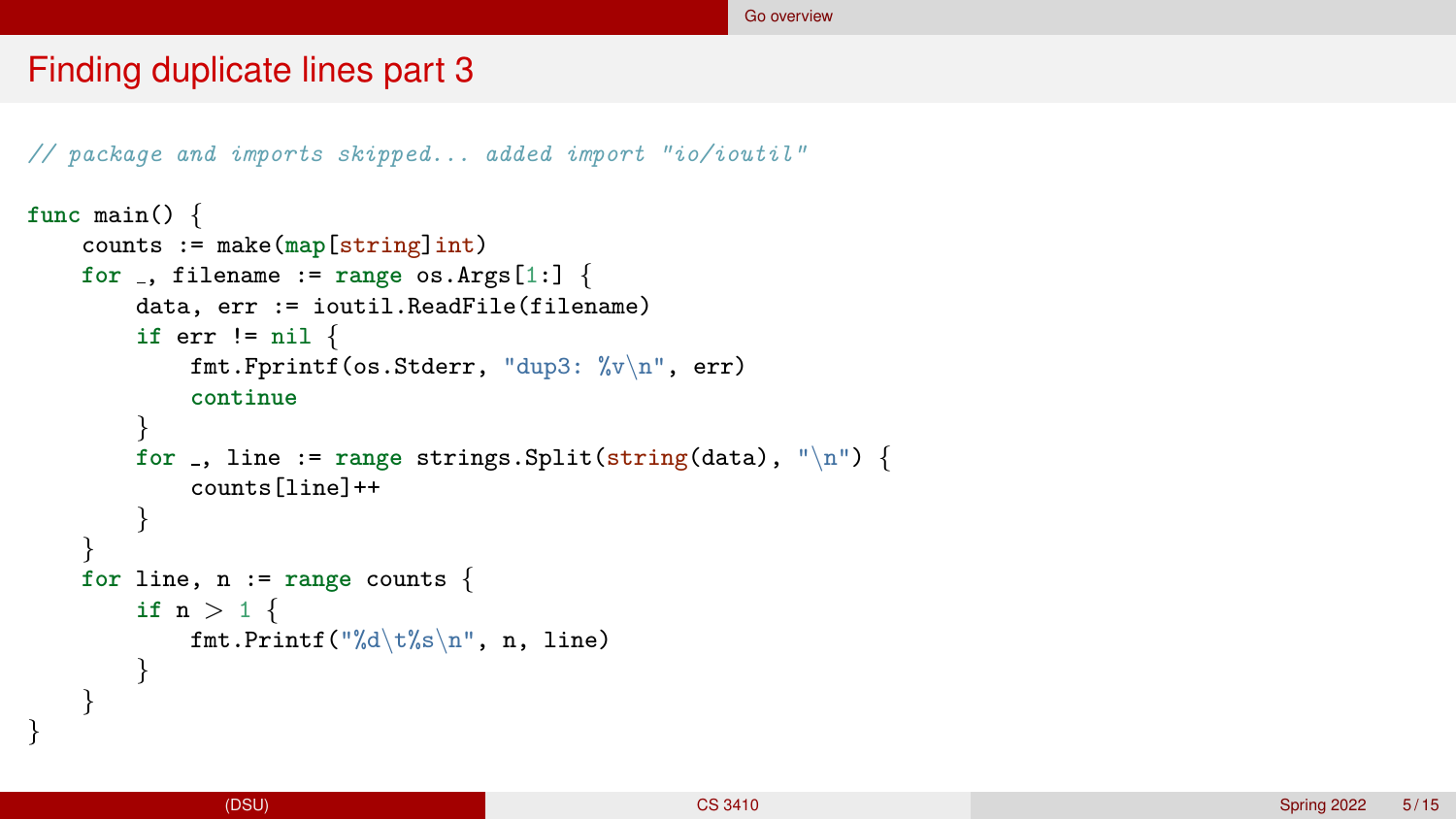## Fetch a URL

} }

```
// note: new package "net/http" imported
func main() {
   for , url := range os.Args[1:] {
        resp, err := http.Get(url)
        if err != nil {
            fmt.Fprintf(os.Stderr, "fetch: %v\n", err)
            os.Exit(1)
        }
        b, err := ioutil.ReadAll(resp.Body)
        resp.Body.Close()
        if err != nil {
            fmt.Fprintf(os.Stderr, "fetch: reading %s: %v\n", url, err)
            os.Exit(1)
        }
        fmt.Printf("%s", b)
```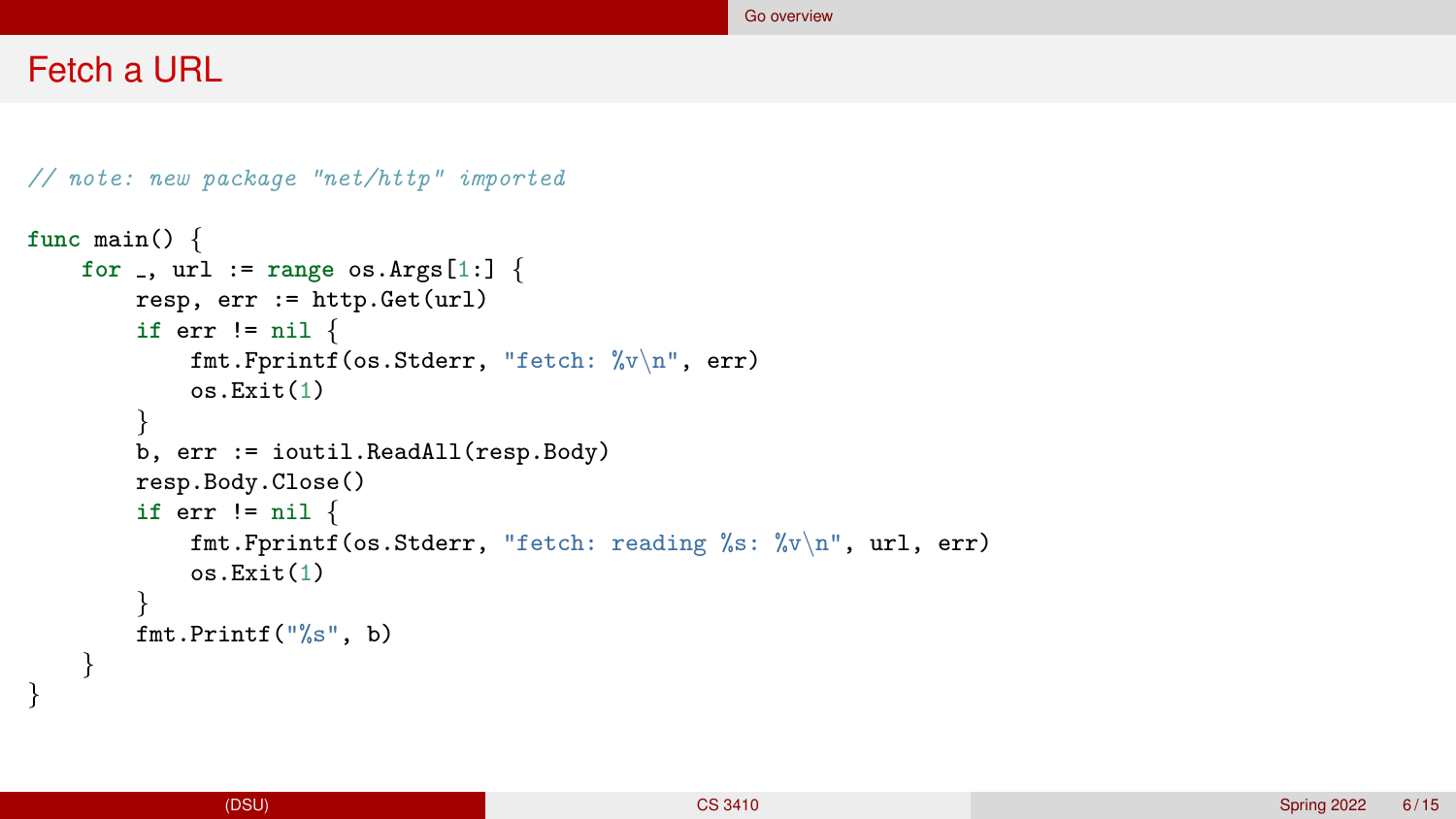## Fetching URLs concurrently

```
package main
import (
    "fmt"
    "in""io/ioutil"
    "net/http"
    "os"
    "time"
)
func main() {
    start := time. Now()
    ch := make(chan string)
    for \Box, url := range os. Args[1:]\ \{go fetch(url, ch) // start a goroutine
    }
    for range os.Args[1:] {
        fmt.Println(<-ch) // receive from chan ch
    }
    fmt.Printf("%.2fs elapsed\n",
        time.Since(start).Seconds())
```

```
func fetch(url string, ch chan<- string) {
    start := time. Now()
    resp, err := http.Get(url)
    if err != nil {
        ch <- fmt.Sprint(err) // send to channel ch
        return
    }
    nbytes, err :=
        io.Copy(ioutil.Discard, resp.Body)
    resp.Body.Close() // don't leak resources
    if err != nil {
        ch \langle- fmt.Sprintf("while reading %s: %v",
                    url, err)
        return
    }
    secs := time.Since(start).Seconds()
    ch \lt - fmt. Sprintf ("%. 2fs %7d %s",
                    secs, nbytes, url)
```
}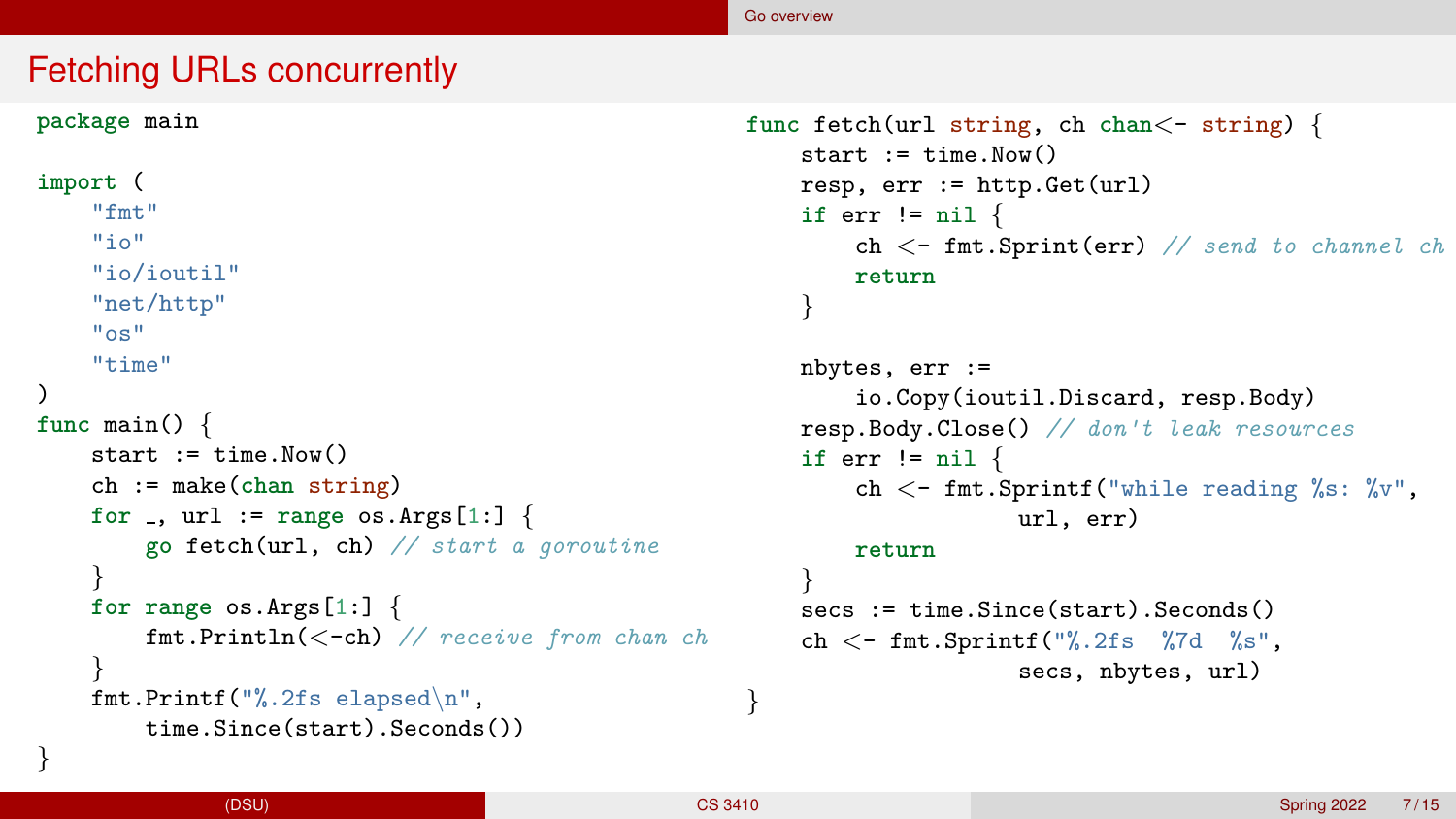## Fetch URLs example

\$ go build \$ ./fetchall https://golang.org http://gopl.io https://godoc.org 0.14s 6852 https://godoc.org<br>0.16s 7261 https://golang.org 7261 https://golang.org 0.48s 2475 http://gopl.io 0.48s elapsed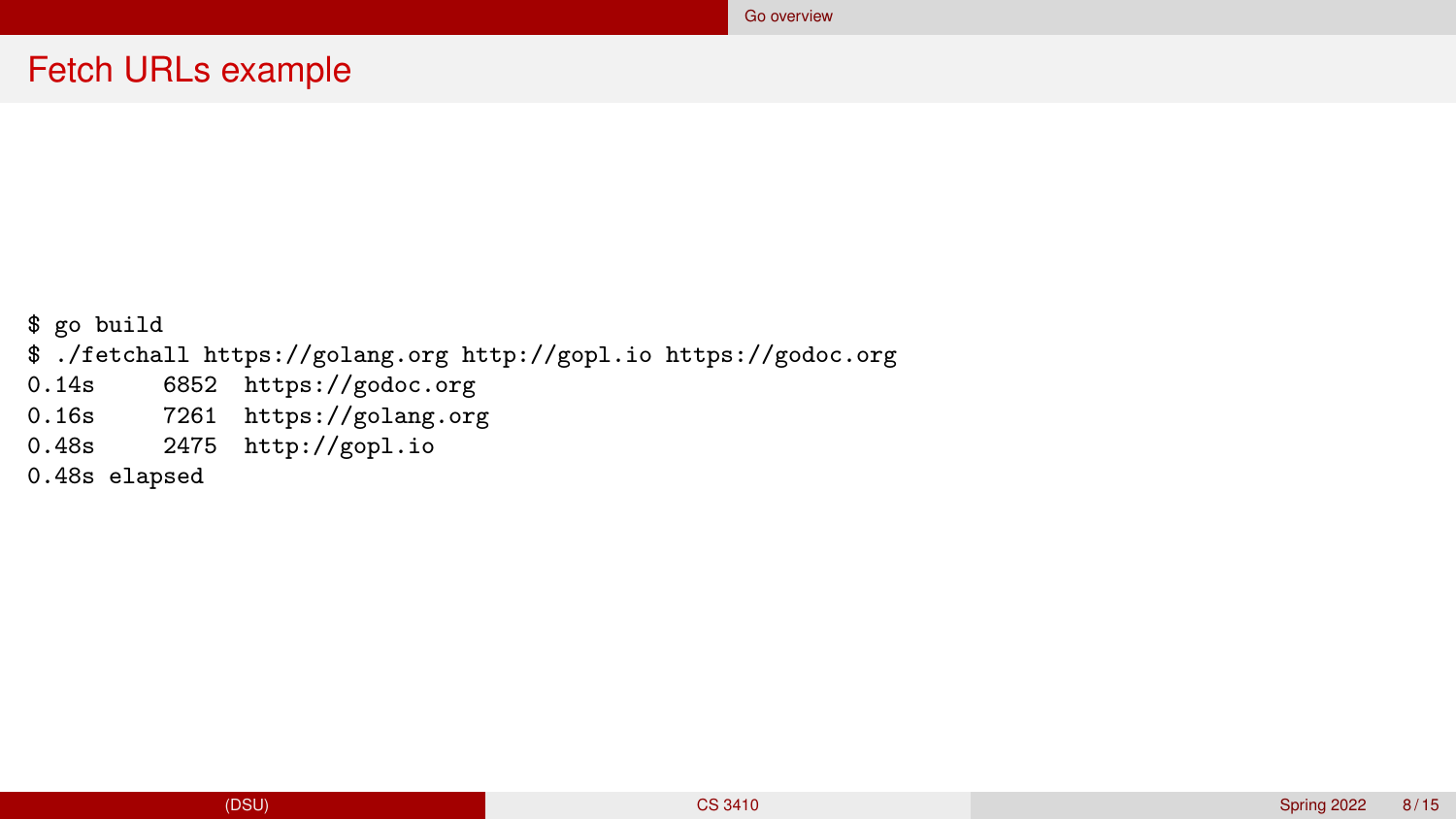## **Switch**

The switch statement is a multi-way branch:

```
switch coinflip() {
case "heads":
    heads++
case "tails":
    tails++
default:
    fmt.Println("landed on edge!")
}
```
Notes:

- Cases are evaluated top to bottom, first match is taken
- Optional default case is taken if no other branch matches
- Cases do **not** fall through. If you want that, use fallthrough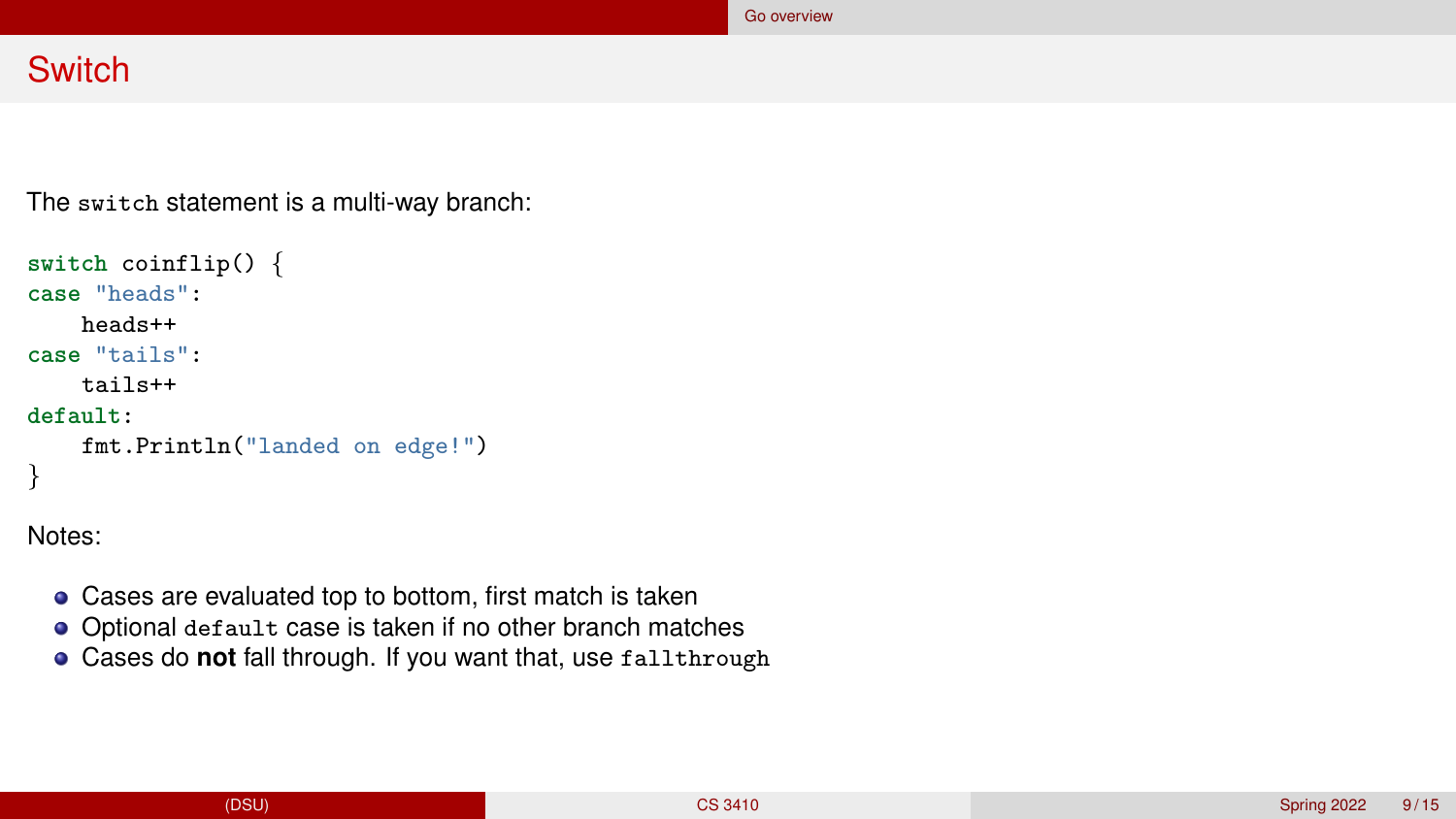Another form of switch, called a *tagless switch*, is a tidier way to express chains of if. . . else statements

```
func Signum(x int) int {
    switch {
    case x > 0:
        return +1
    default:
        return 0
    case x < 0:
        return -1
    }
}
```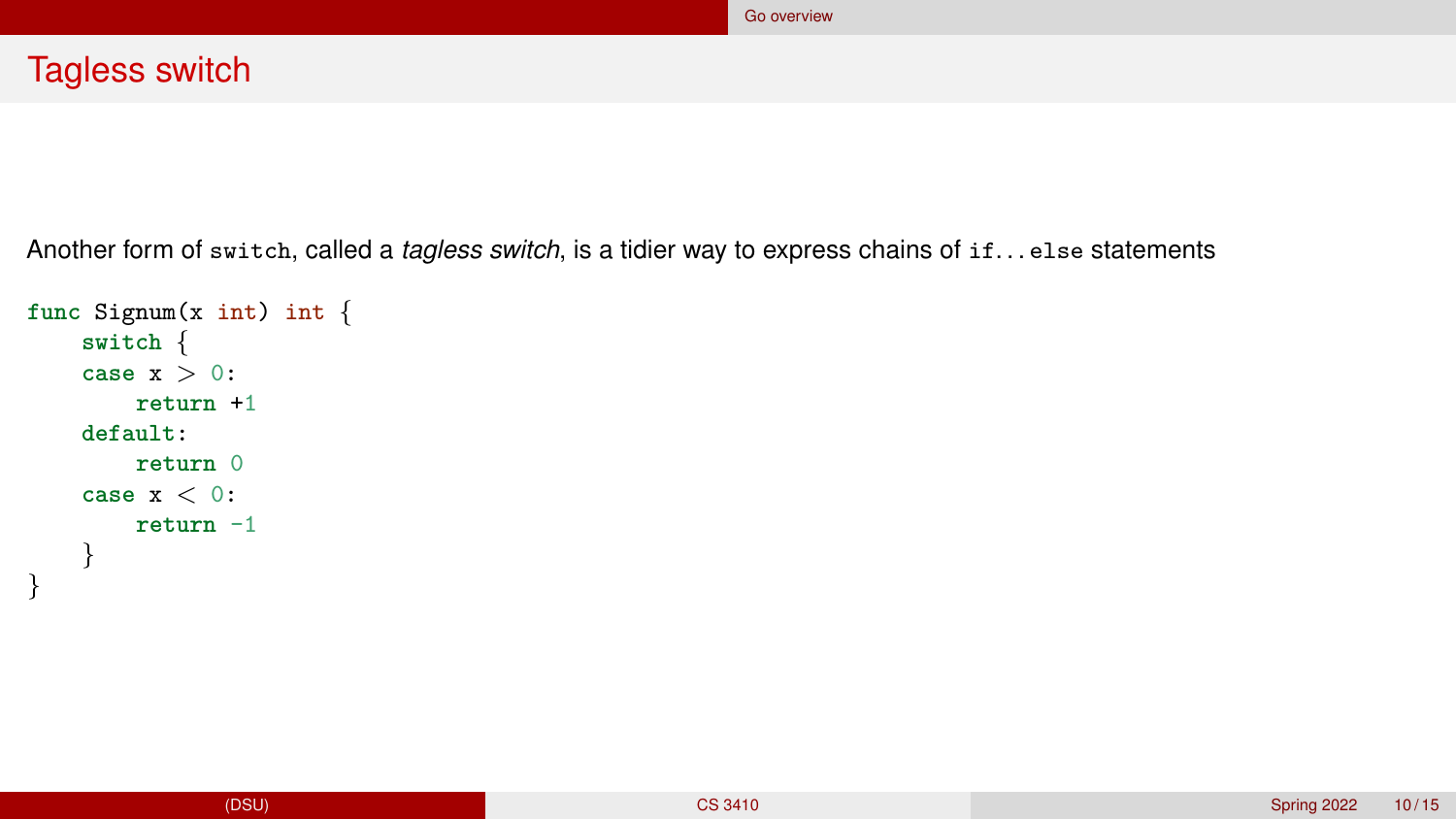## <span id="page-10-0"></span>Names

Go has the following reserved words:

| break    | default        | func   | interface | select |
|----------|----------------|--------|-----------|--------|
| case     | defer          | go     | map       | struct |
| chan     | else           | goto   | package   | switch |
| const    | fallthrough if |        | range     | type   |
| continue | for            | import | return    | var    |

And the following predefined names:

| uint uint8 uint16 uint32 uint64 uintptr   |
|-------------------------------------------|
|                                           |
|                                           |
| make len cap new append copy close delete |
|                                           |
|                                           |
|                                           |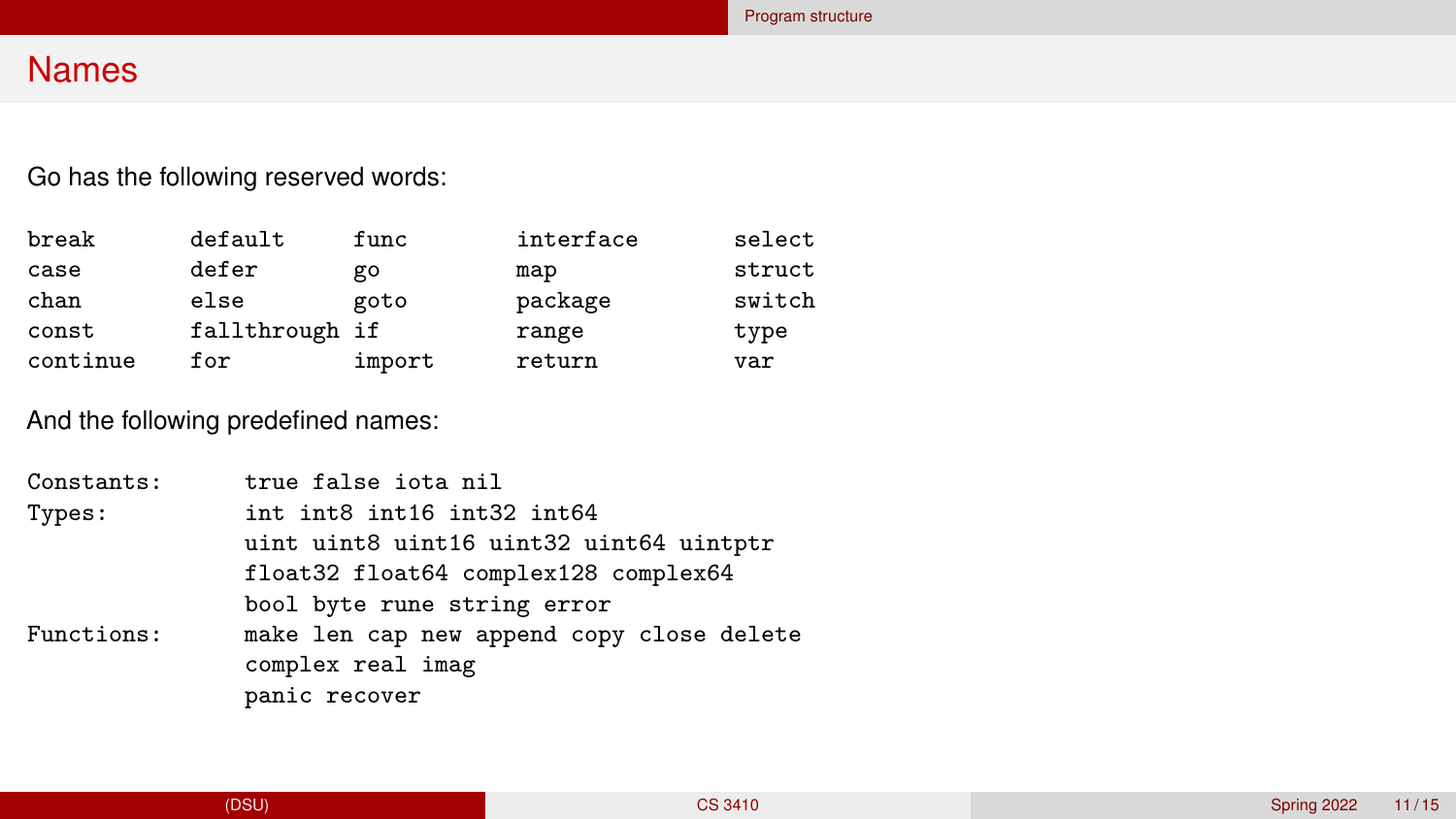### <span id="page-11-0"></span>**Strings**

A string is an immutable sequence of bytes, typically interpreted as UTF-8-encoded Unicode code points (runes).

The built-in len function returns the number of bytes (not runes) and the *index* operation retrieves the *i*-th byte of a string:

```
s := "hello, world"
fmt.Println(len(s)) // "12"
fmt.Println(s[0], s[7]) // "104 119" ('h' and 'w')
c := s[len(s)] // panic: index out of range
```
You can get a substring using slice notation:

```
fmt.Println(s[0:5]) // "hello"
fmt.Println(s[:5]) // "hello"
fmt.Println(s[7:]) // "world"
fmt.Println(s[:]) // "hello, world"
```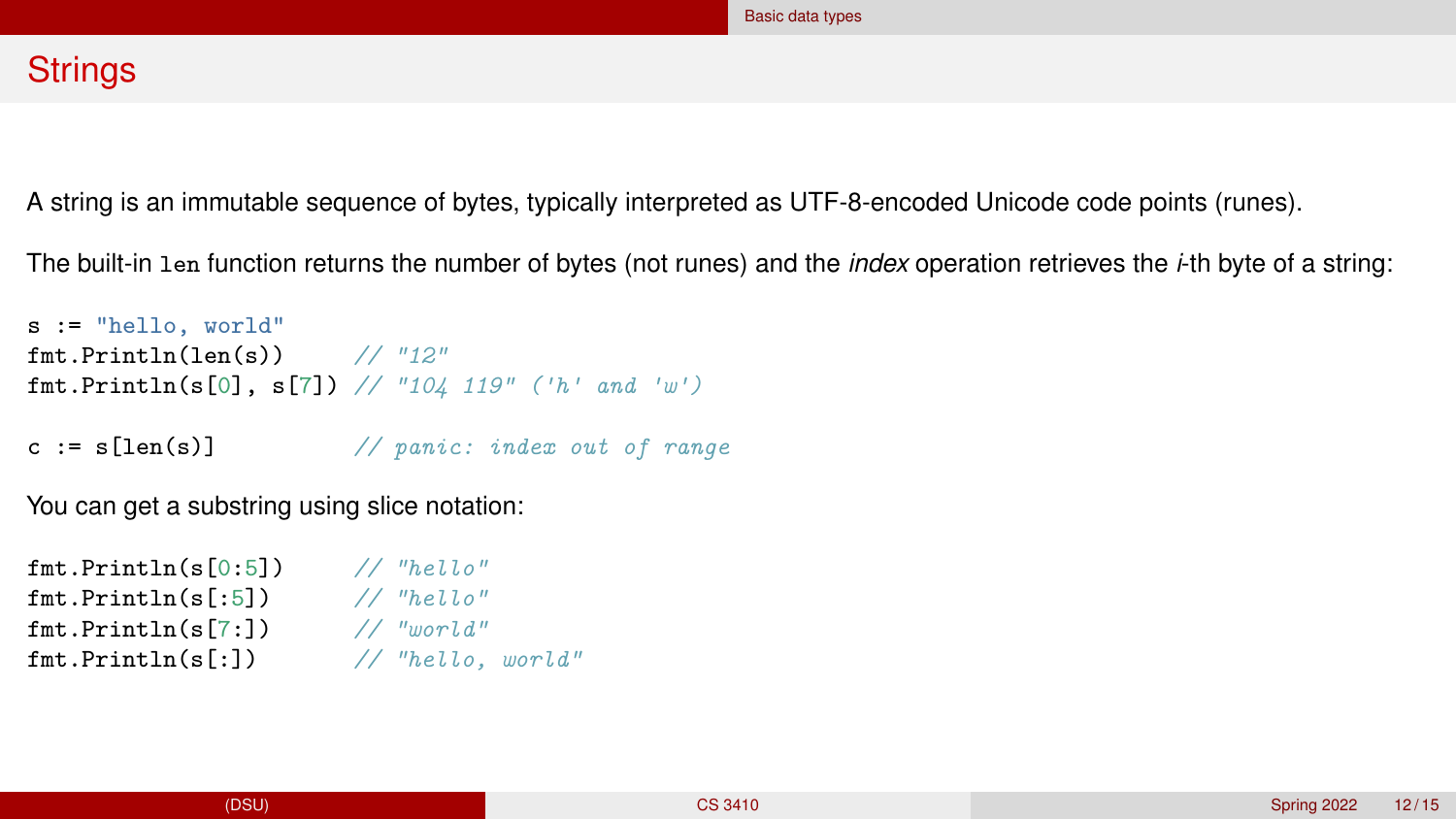## **Strings**

The + operator makes a new string by concatenating two strings:

```
fmt.Println("goodbye" + s[5:]) // "goodbye, world"
```
Strings can be compared with operations like  $==$  and  $\lt$ . The comparison is done byte by byte.

Strings are immutable. The byte sequence can never be changed. However, a string variable can be reassigned:

```
s := "left front"t : = st += ", right foot"
```
Immutability means that it is safe for two strings to share underlying memory, making it cheap to copy strings and create substrings with shared memory.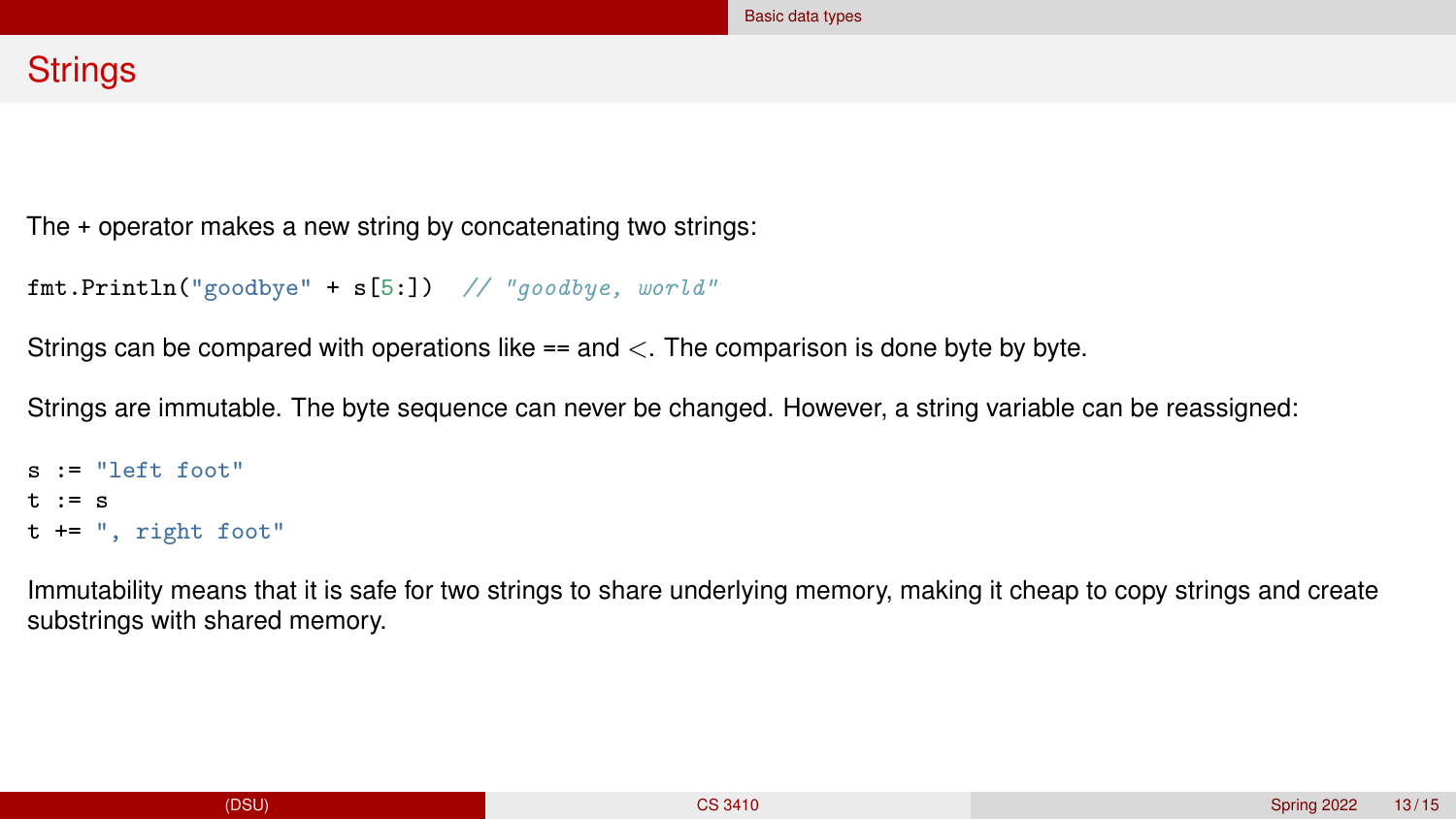String literals



[Basic data types](#page-11-0)

Figure 1: Memory layout of a string with substrings